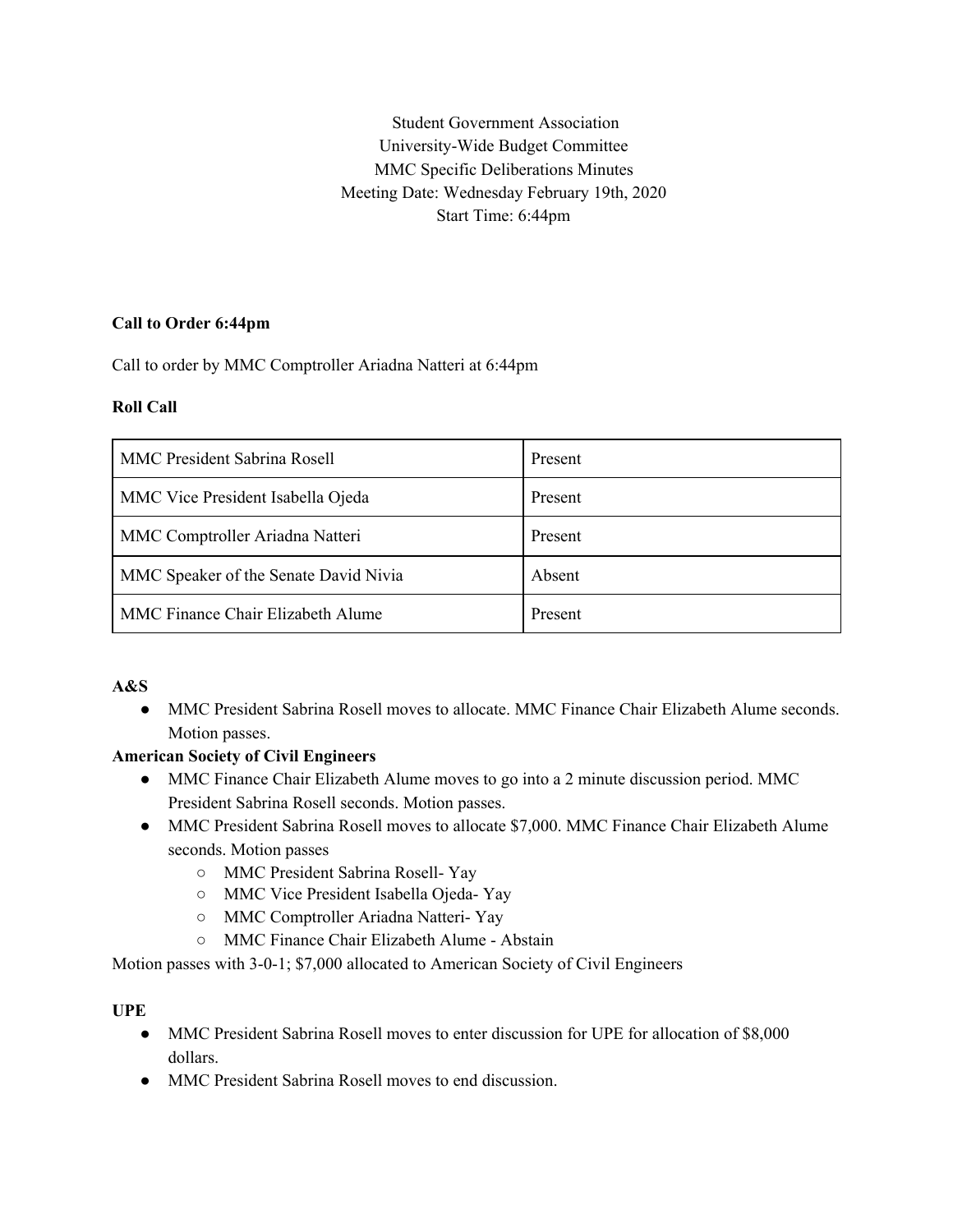- MMC President Sabrina Rosell moves to allocate 8,000. MMC Finance Chair Elizabeth Alume seconds. Motion passes.
	- MMC President Sabrina Rosell- Yay
	- MMC Vice President Isabella Ojeda- Yay
	- MMC Comptroller Ariadna Natteri- Yay
	- MMC Finance Chair Elizabeth Alume Yay

Motion passes with 4-0-0; \$8,000 allocated to UPE

## **Children's creative learning center**

- MMC President Sabrina Rosell moves to enter into a 2 minute discussion on Children's Creative Learning Center. MMC Vice President Isabella Ojeda seconds. Motion passes.
- MMC President Sabrina Rosell moves to end the discussion period. MMC Vice President Isabella Ojeda seconds. Motion passes.
- MMC President Sabrina Rosell moves to allocate \$85,000 to the Children's Creative Learning Center. MMC Vice President Isabella Ojeda seconds. Motion passes.
	- MMC President Sabrina Rosell- Yay
	- MMC Vice President Isabella Ojeda- Yay
	- MMC Comptroller Ariadna Natteri- Yay
	- MMC Finance Chair Elizabeth Alume Yay

Motion passes with 4-0-0; \$85,000 allocated to the Children's Creative Learning Center

# **Council of student organizations**

- MMC President Sabrina Rosell moves to enter a 5 minute discussion on Council of Student Organizations. MMC Vice President Isabella Ojeda seconds. Motion passes.
- MMC President Sabrina Rosell moves to extend discussion by 5 minutes. MMC Finance Chair Elizabeth Alume seconds. Motion passes.

MMC Comptroller Ariadna Natteri calls for a 5 minute recess subject to the call of the chair. MMC Comptroller Ariadna Natteri calls meeting to order at 7:15pm

- MMC President Sabrina Rosell moves to allocate \$300,000 to CSO. MMC Vice President Isabella Ojeda seconds.
	- MMC President Sabrina Rosell- Yay
	- MMC Vice President Isabella Ojeda- Yay
	- MMC Comptroller Ariadna Natteri- Yay
	- MMC Finance Chair Elizabeth Alume Yay

Motion passes with 4-0-0; \$300,000 allocated to CSO

- MMC President Sabrina Rosell provisos that SGA would like any unused balance to be carried forward to the next fiscal year. Due to budget constraints of 2020-2021 budget cycle, the measure of carrying forward would be discouraged in the future.
	- MMC President Sabrina Rosell- Yay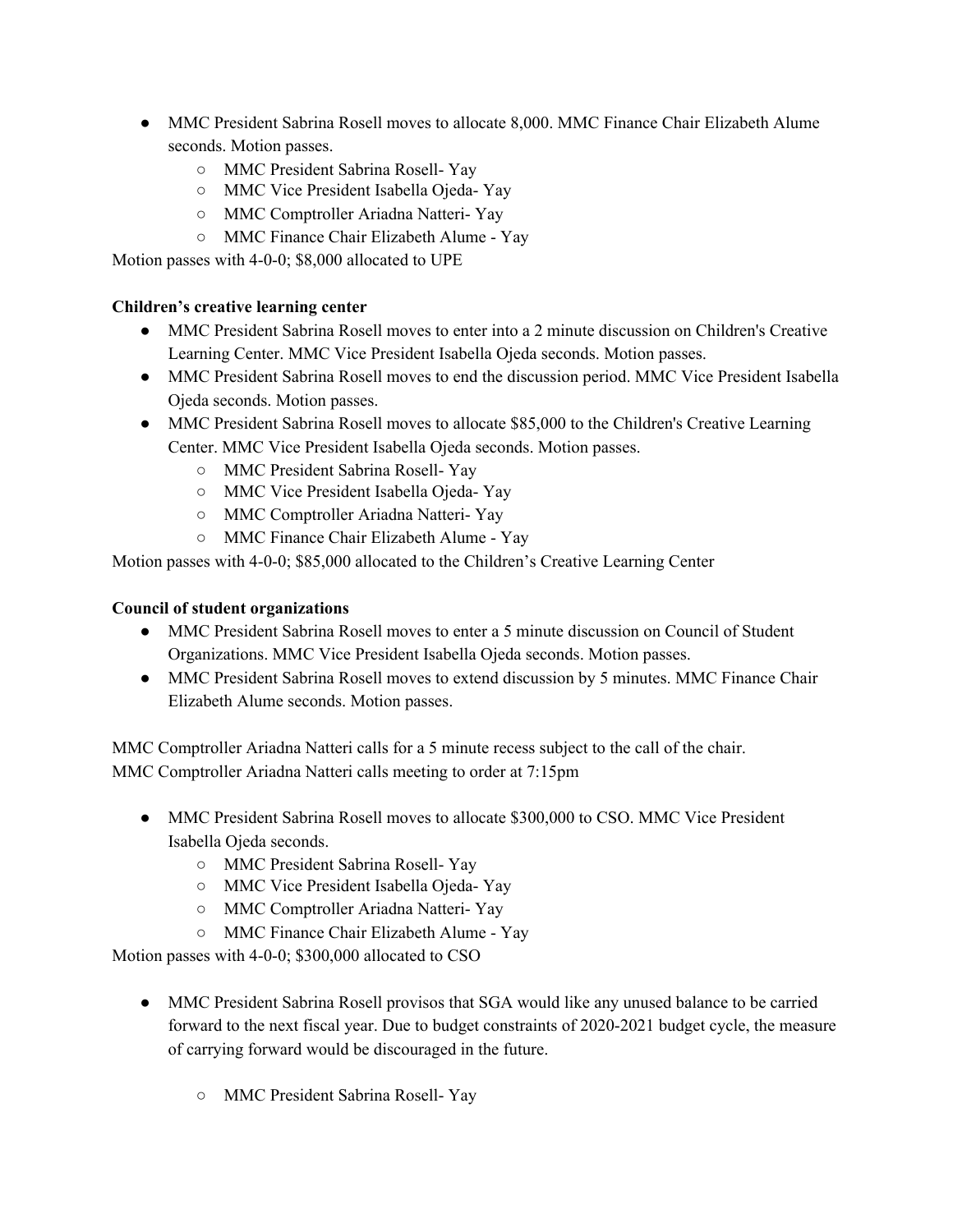- MMC Vice President Isabella Ojeda- Yay
- MMC Comptroller Ariadna Natteri- Yay
- MMC Finance Chair Elizabeth Alume Yay

Motion passes with 4-0-0

- MMC Finance Chair Elizabeth Alume moves to allocate \$0 to CSO online request. MMC President Sabrina Rosell seconds. Motion passes.
	- MMC President Sabrina Rosell- Yay
	- MMC Vice President Isabella Ojeda- Yay
	- MMC Comptroller Ariadna Natteri- Yay
	- MMC Finance Chair Elizabeth Alume Yay

Motion passes with 4-0-0; \$0 allocated to CSO online request

### **Fraternity and sorority life**

- MMC President Sabrina Rosell moves to enter into a 5 minute discussion period. MMC Vice President Isabella Ojeda seconds. Motion passes.
- MMC President Sabrina Rosell moves to close the discussion period. MMC Vice President Isabella Ojeda seconds. Motion passes.
- MMC President Sabrina Rosell moves to allocate \$125,000 to Fraternity and Sorority Life.
	- MMC President Sabrina Rosell- Yay
	- MMC Vice President Isabella Ojeda- Yay
	- MMC Comptroller Ariadna Natteri- Yay
	- MMC Finance Chair Elizabeth Alume Yay

Motion passes with 4-0-0; \$125,000 allocated to Fraternity and Sorority Life

### **Honors college**

- MMC President Sabrina Rosell moves to allocate \$8,905 to the Honors College. MMC Vice President Isabella Ojeda seconds. Motion passes.
	- MMC President Sabrina Rosell- Yay
	- MMC Vice President Isabella Ojeda- Yay
	- MMC Comptroller Ariadna Natteri- Yay
	- MMC Finance Chair Elizabeth Alume Yay

Motion passes with 4-0-0; \$8,905 allocated to the Honors College

### **Medical student council**

- MMC President Sabrina Rosell moves to allocate \$85,947 to the Medical Student Council. MMC Finance Chair Elizabeth Alume seconds. Motion passes.
	- MMC President Sabrina Rosell- Yay
	- MMC Vice President Isabella Ojeda- Yay
	- MMC Comptroller Ariadna Natteri Yay
	- MMC Finance Chair Elizabeth Alume -Yay

Motion passes with 4-0-0; \$85,947 allocated to the Medical Student Council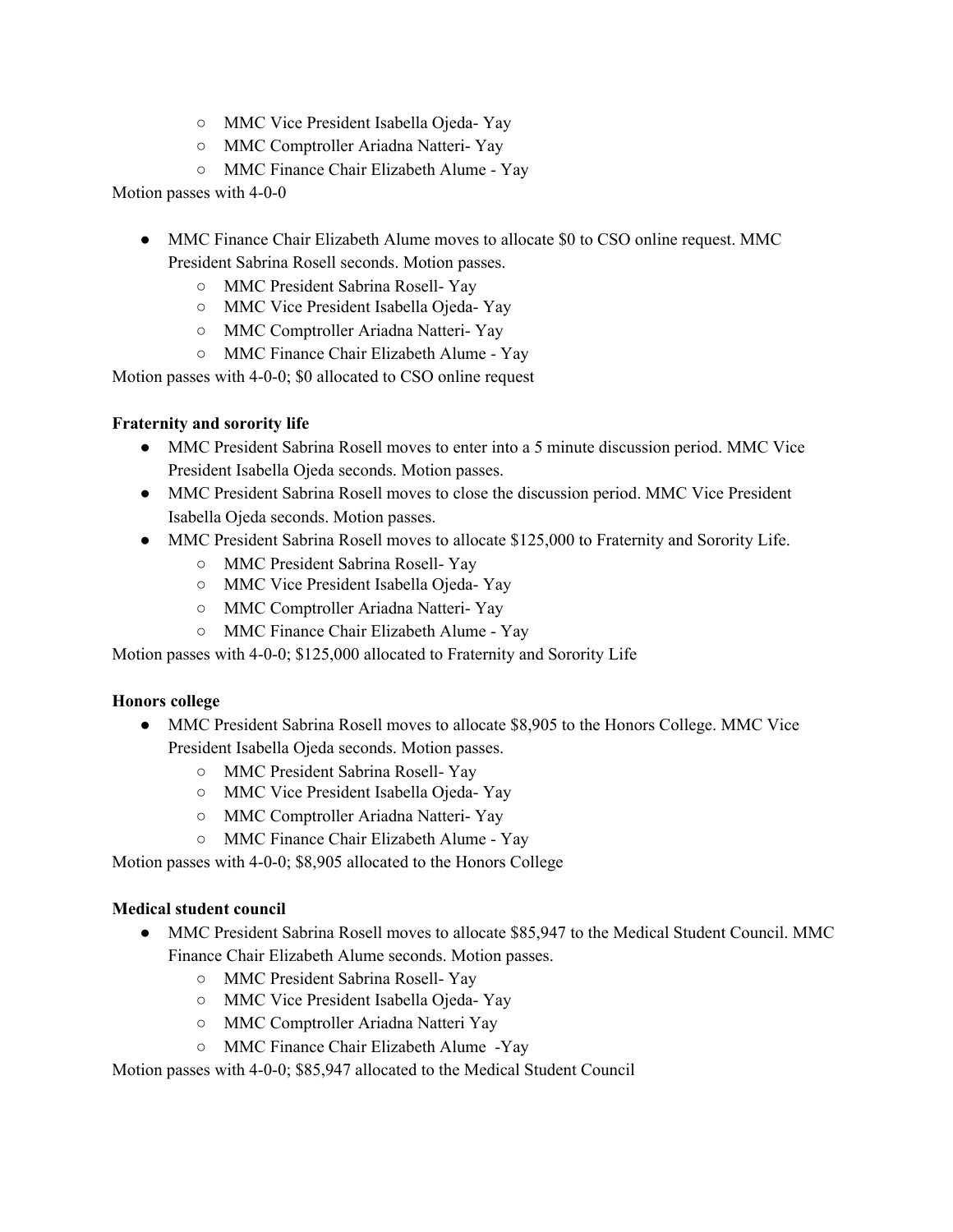## **Model UN**

- MMC President Sabrina Rosell moves to enter into a 5 minute discussion period. MMC Vice President Isabella Ojeda seconds. Motion passes.
- MMC President Sabrina Rosell moves to close the discussion period. MMC Finance Chair Elizabeth Alume seconds. Motion passes.
- MMC President Sabrina Rosell moves to allocate \$130,000 to Model UN
	- MMC President Sabrina Rosell- Yay
	- MMC Vice President Isabella Ojeda- Yay
	- MMC Comptroller Ariadna Natteri- Yay
	- MMC Finance Chair Elizabeth Alume -Yay

Motion passes with 4-0-0; \$130,000 allocated to Model UN

### **Multifaith council**

- MMC President Sabrina Rosell moves to group the Multifaith Council online and regular request and appropriate \$5,486 dollars. MMC Vice President Isabella Ojeda seconds. Motion passes.
	- MMC President Rosell- Yay
	- MMC Vice President Isabella Ojeda- Yay
	- MMC Comptroller Ariadna Natteri- Yay
	- MMC Finance Chair Elizabeth Alume Yay

Motion passes with 4-0-0

### **Student Bar Association**

- MMC President Sabrina Rosell moves to allocate \$67,682 to the Student Bar Association. MMC Vice President Isabella Ojeda seconds. Motion passes.
	- MMC President Sabrina Rosell- Yay
	- MMC vice president Ojeda- Yay
	- MMC Comptroller Ariadna Natteri- Yay
	- MMC Finance Chair Elizabeth Alume Yay

Motion passes with 4-0-0; \$67,682 allocated to the Student Bar Association

### **Resident Hall Association**

- MMC President Sabrina Rosell moves to enter into an 8 minute discussion period for RHA. MMC Vice President Isabella Ojeda seconds. Motion passes.
- MMC President Sabrina Rosell moves to close the discussion period. MMC Vice President Isabella Ojeda seconds. Motion passes.
- MMC President Sabrina Rosell moves to allocate \$40,000 to the Resident Hall Association. MMC Finance Chair Elizabeth Alume seconds. Motion passes.
	- MMC President Sabrina Rosell- Yay
	- MMC Vice President Isabella Ojeda- Yay
	- MMC Comptroller Ariadna Natteri- Yay
	- MMC Finance Chair Elizabeth Alume Yay

Motion passes with 4-0-0; \$40,000 allocated to the Residence Hall Association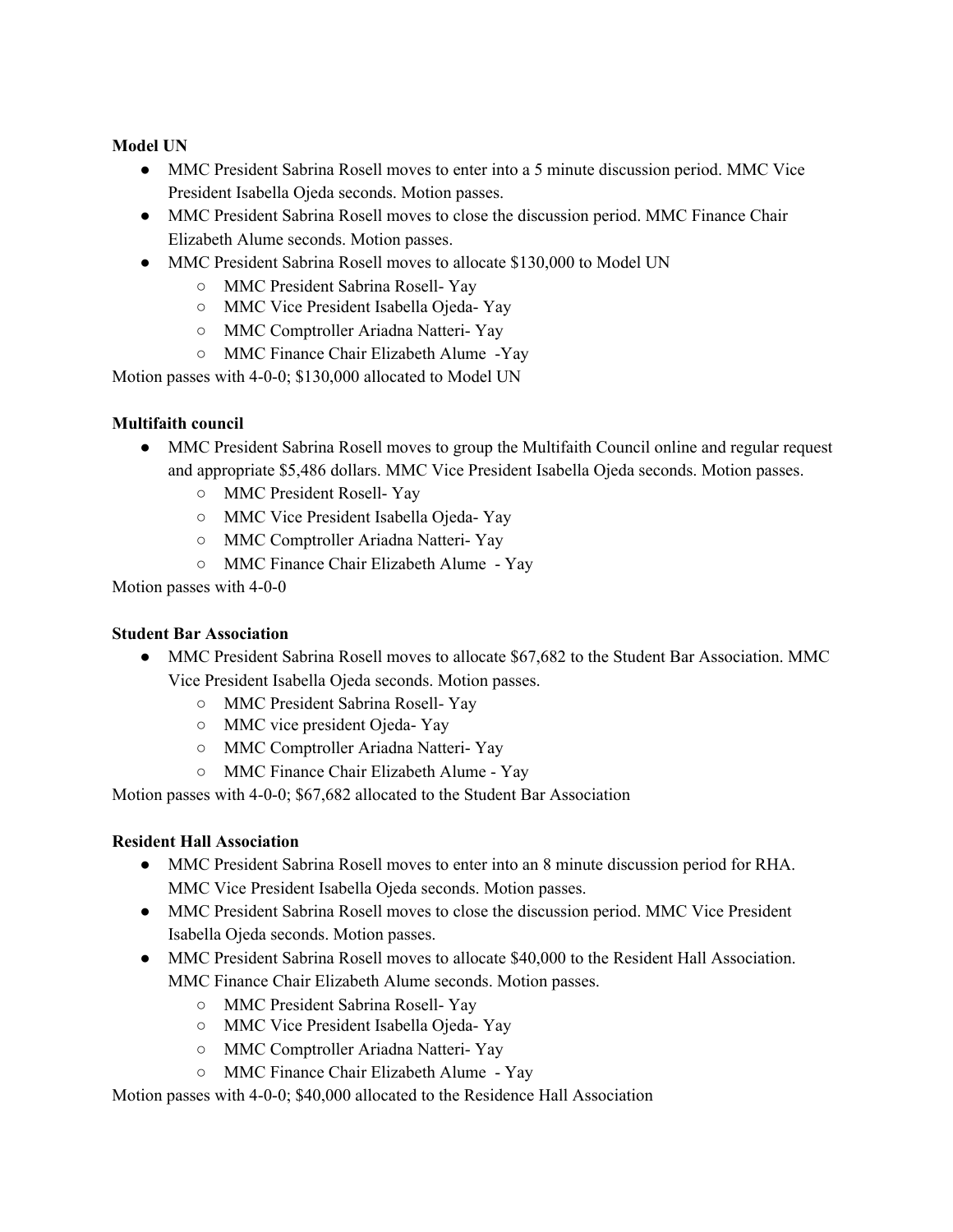- MMC Finance Chair Elizabeth Alume proviso for more outreach events for SGA and housing from RHA, as well as not allocating 24,000 for travel and using finance line items. MMC President Sabrina Rosell seconds. Motion passes.
	- MMC President Sabrina Rosell- Yay
	- MMC Vice President Isabella Ojeda- Yay
	- MMC Comptroller Ariadna Natteri- Yay
	- MMC Finance Chair Elizabeth Alume Yay

Motion passes with 4-0-0

## **SGA Main Office**

- MMC President Sabrina Rosell moves to enter into a 5 minute discussion period for SGA main office. MMC Vice President Isabella Ojeda seconds. Motion passes.
- MMC Finance Chair Elizabeth Alume moves to end the discussion period. MMC Vice President Isabella Ojeda seconds. Motion passes.
- MMC Finance Chair Elizabeth Alume moves to allocate \$115,000 for SGA main office. MMC Vice President Isabella Ojeda seconds. Motion passes.
	- MMC President Sabrina Rosell- Yay
	- MMC Vice President Isabella Ojeda- Yay
	- MMC Comptroller Ariadna Natteri- Yay
	- MMC Finance Chair Elizabeth Alume Yay

Motion passes with 4-0-0; \$115,000 allocated to the SGA Main Office

### **Student Programming Council**

- MMC President Sabrina Rosell moves to go into a 5 minute discussion period. MMC Vice President Isabella Ojeda seconds. Motion passes.
- MMC President Sabrina Rosell moves to close the discussion period. MMC Vice President Isabella Ojeda seconds. Motion passes.
- MMC President Sabrina Rosell moves to allocate \$544,120 to the Student Programming Council. MMC Finance Chair Elizabeth Alume seconds. Motion passes.
	- MMC President Sabrina Rosell- Yay
	- MMC Vice President Isabella Ojeda- Yay
	- MMC Comptroller Ariadna Natteri- Yay
	- MMC Finance Chair Elizabeth Alume -Yay

Motion passes with 4-0-0; \$544,120 allocated to the Student Programming Council

### **SPC Online**

- MMC President Sabrina Rosell moves to allocate \$5,566 to SPC online request. MMC Vice President Isabella Ojeda seconds. Motion passes.
	- MMC President Sabrina Rosell- Yay
	- MMC Vice President Isabella Ojeda- Yay
	- MMC Comptroller Ariadna Natteri- Yay
	- MMC Finance Chair Elizabeth Alume Yay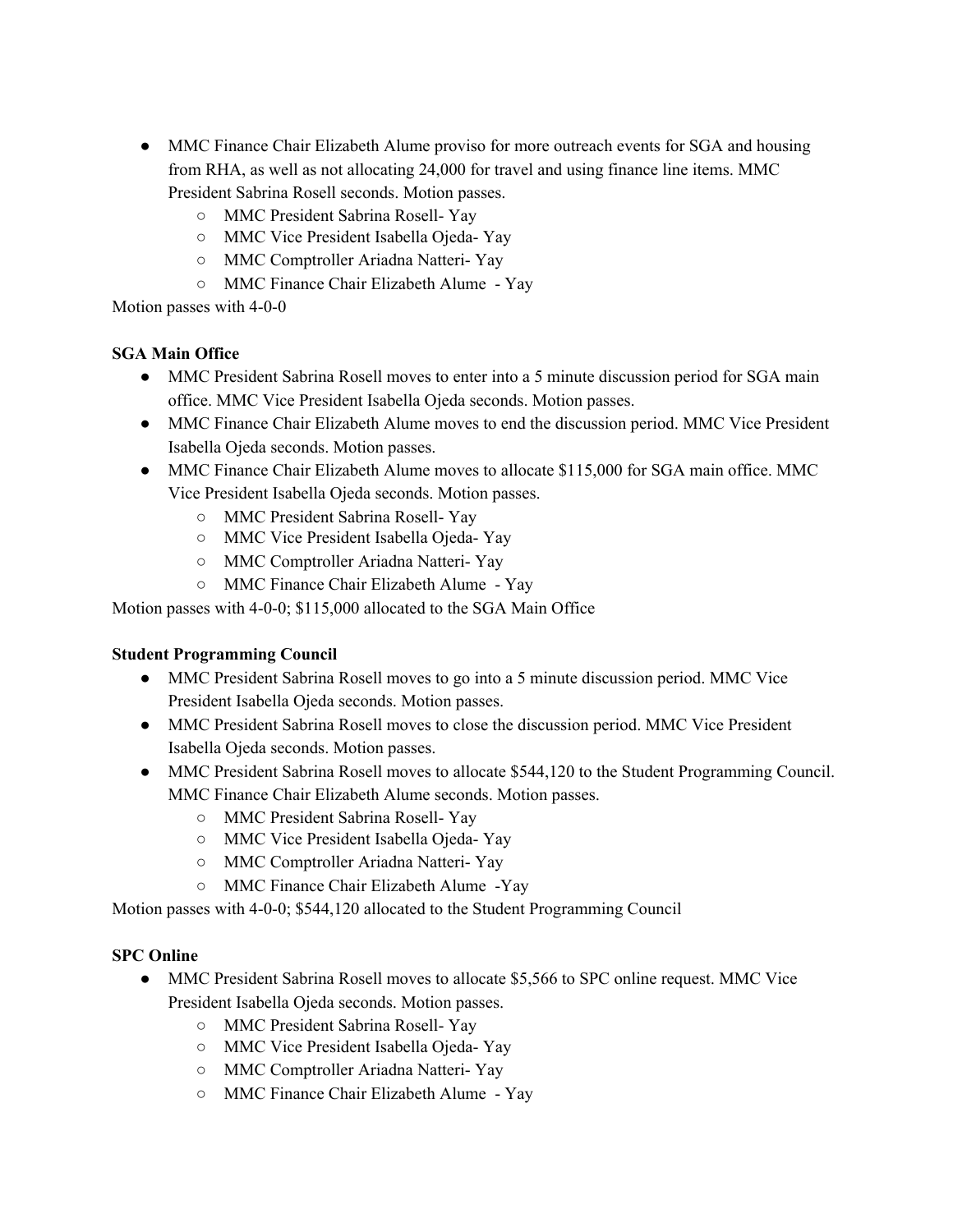Motion passes with 4-0-0; \$5,566 allocated to SPC online request

MMC Comptroller Ariadna Natteri calls for a 5 minute recess by call of the chair.

MMC Comptroller Ariadna Natteri calls the meeting back to order at 8:21pm

MMC President Sabrina Rosell moves to allocate \$8,000 to UPE. MMC Vice President Isabella Ojeda seconds. Motion passes.

- MMC President Sabrina Rosell- Yay
- MMC Vice President Isabella Ojeda- Yay
- MMC Comptroller Ariadna Natteri- Yay
- MMC Finance Chair Elizabeth Alume -Abstain
- MMC Speaker of the Senate David Nivia- Yay

Motion passes 4-0-1

MMC Comptroller Ariadna Natteri calls for a 3 minute recess at the call of the chair. MMC Comptroller Ariadna Natteri called the meeting to order at 8:26pm.

#### **SGC MMC**

- MMC President Sabrina Rosell moves to go into a 20 minute discussion period. MMC Vice President Isabella Ojeda seconds. Motion passes.
- MMC Vice President Isabella Ojeda moves to allocate \$100,000 emoluments out of the SGC MMC line items. MMC President Sabrina Rosell seconds. Motion passes.
	- MMC President Rosell- Yay
	- MMC Vice President Isabella Ojeda- Yay
	- MMC Comptroller Ariadna Natteri- Yay
	- MMC Finance Chair Elizabeth Alume Nay
	- MMC Speaker of the Senate David Nivia- Nay

Motion fails with 3-2-0

• MMC President Sabrina Rosell motions to extend discussion by 15 minutes. MMC Speaker of the Senate David Nivia seconds. Motion passes

MMC Comptroller Ariadna Natteri calls for a 5 minute recess at the call of the chair.

MMC Comptroller Ariadna Natteri calls meeting back to order at 9:11pm

- MMC President Sabrina Rosell- Present
- MMC Vice President Isabella Ojeda- Present
- MMC Comptroller Ariadna Natteri- Present
- MMC Finance Chair Elizabeth Alume Present
- MMC Speaker of the Senate David Nivia- Present